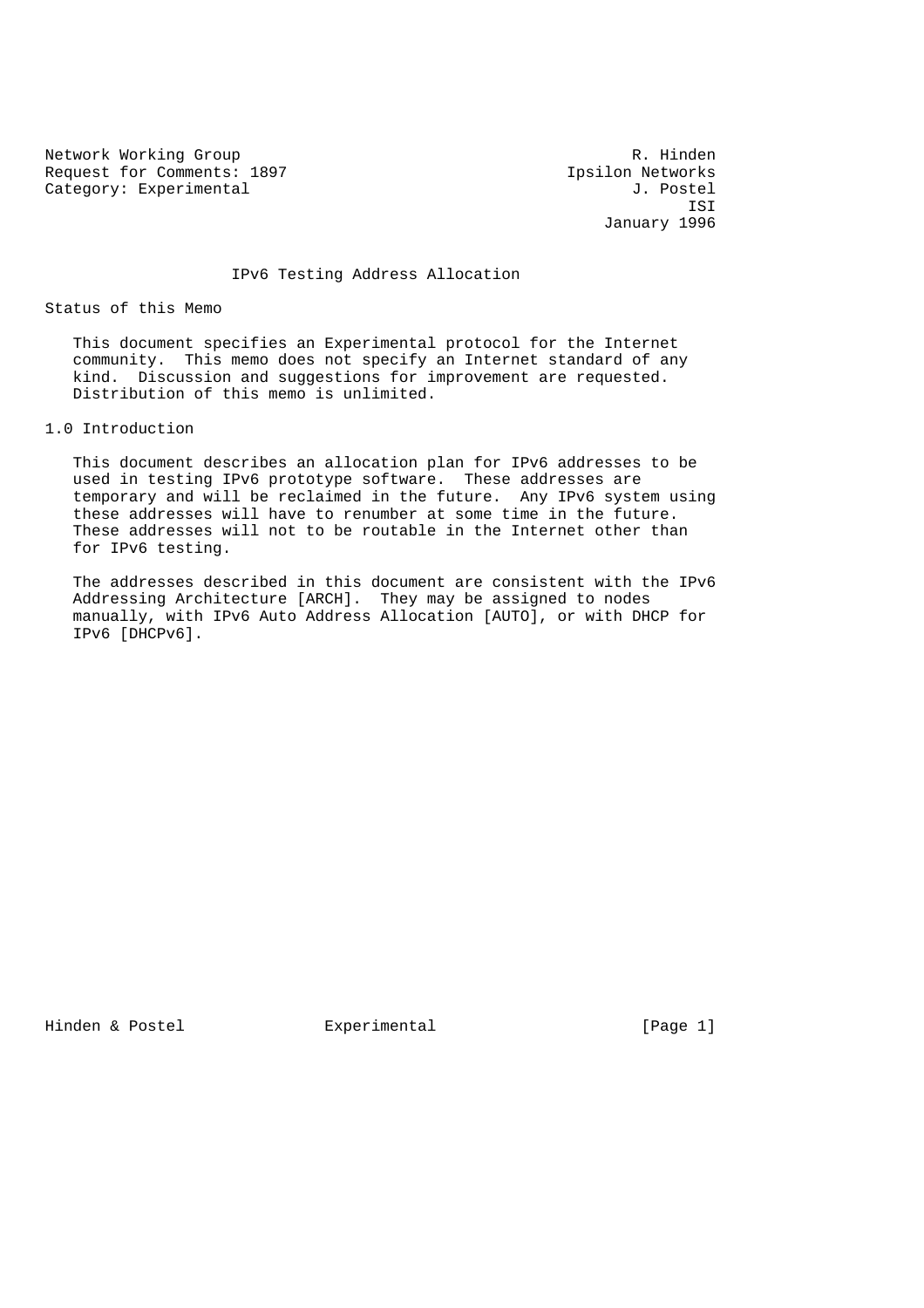## 2.0 Address Format

 The address format for the IPv6 test address is consistent with the provider-based unicast address allocation [PRVD] which is as follows:

| 3 | 5 bits | 16 bits | 8 | 24 bits | 8 | 64 bits | +---+----------+----------+---+------------+---+----------------+ |010|RegistryID|ProviderID|RES|SubscriberID|RES|Intra-Subscriber| +---+----------+----------+---+------------+---+----------------+

 The specific allocation of each field of the test address format is as follows:

| 5 bits |                      |     | 16 bits   8   24 bits   8   16 bits   48 bits |     |         |       |
|--------|----------------------|-----|-----------------------------------------------|-----|---------|-------|
|        | Autonomous<br>System | RES | IPv4<br>Network                               | RES | Subnet  | Intf. |
|        | Number               |     | Address                                       |     | Address | TD.   |

where:

010

 This is the Format Prefix used to identify provider-based unicast addresses.

11111

 This is a Registry ID reserved by the IANA. The initial use of addresses in this Registry ID for IPv6 testing is temporary. All users of these addresses will be required to renumber at some time in the future.

Autonomous System Number

 This is the current autonomous system number assigned to the provider providing internet service to the an IPv6 testers organization. For example for IPv6 testers receiving internet service from BBN Barrnet would use autonomous system number 189. This would be coded in the autonomous system field of the address as follows:

0000 0000 1011 1101 (binary)

Hinden & Postel **Experimental** Experimental [Page 2]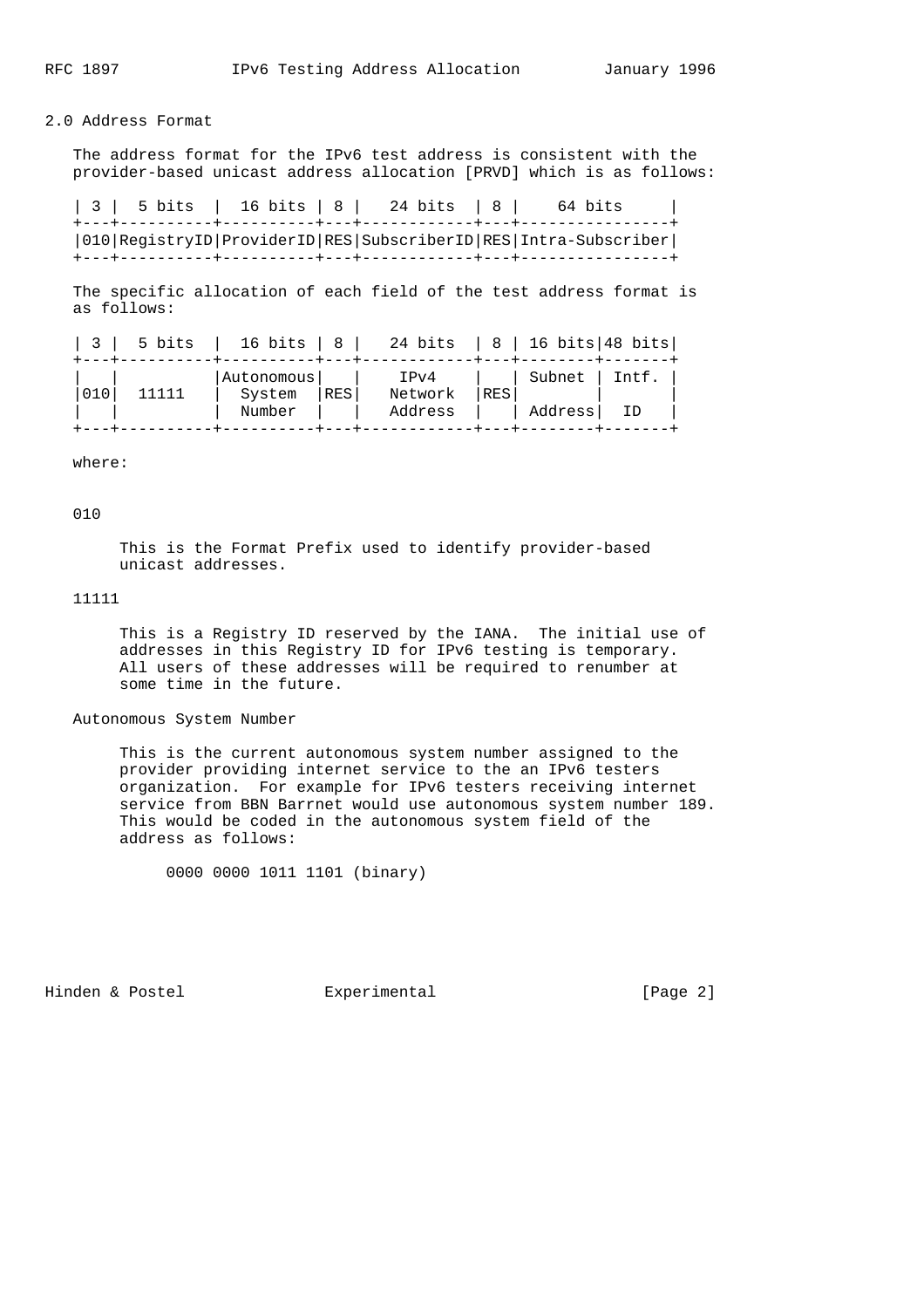The values for the autonomous system number of an organization's provider can be obtained from that provider, or can be looked up in the "whois" database maintained by the internic.net.

RES

This field is reserved and must be set to zero.

IPv4 Network Address

 This is based on the current IPv4 routable address for the subscriber which the interface is connected. It is formed by taking the high order 24 bits of the IPv4 address. For example for an IPv4 address (in IPv4 syntax):

 IPv4 Address ------------ 39.11.22.1

the value to put in this field of IPv6 address is:

| IPv4 Format | Hex    |
|-------------|--------|
|             |        |
| 39.11.22    | 270B16 |

 This technique for generating values for this field only works for subscribers which have IPv4 subscriber prefixes less than equal to 24 bits long. There may be subscribers using IPv4 addresses with longer subscriber prefixes, but this conflict is expected to be very rare. Subscribers with subscriber prefixes larger than 24 bits should use the remaining bits in the IPv4 prefix as the high order bits in the Subnet Address field.

## RES

This field is reserved and must be set to zero.

## Subnet Address

 The Subnet ID identifies a specific physical link on which the interface is located. There can be multiple subnets on the same physical link. A specific subnet can not span multiple physical links. The assignment of values for this field is left to an individual subscriber. One possible algorithm to generate values for this field is to use the bits in the IPv4 address which identify the IPv4 subnet.

Hinden & Postel **Experimental** Experimental [Page 3]